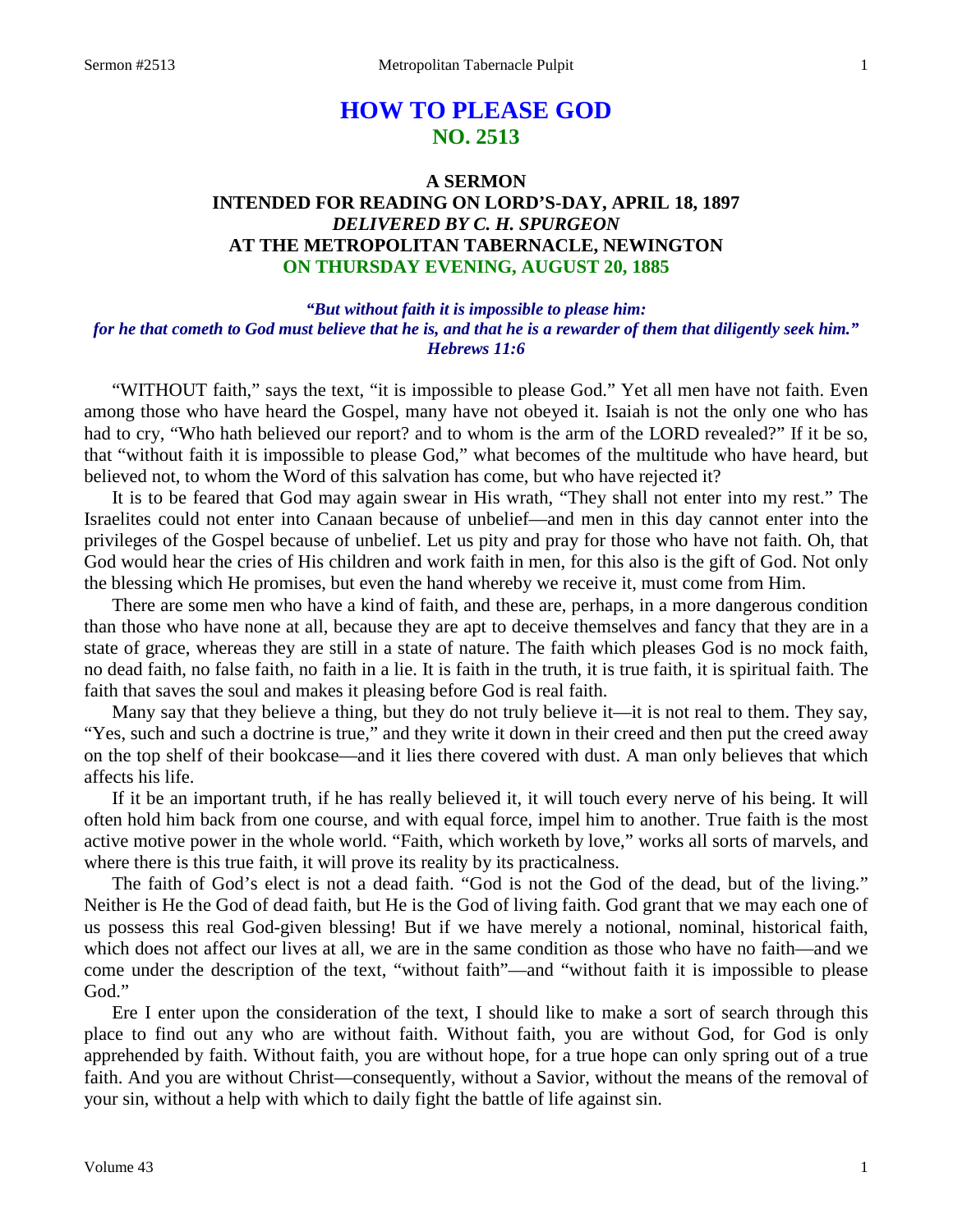Without Christ? Oh, it were infinitely better to be without your eyes, without your hearing, without wealth, without bread, without garments, without a home, rather than to be without the faith which brings everything that the soul requires! Without faith we are, indeed, spiritually naked, and poor, and miserable, and lost, and condemned, and without a hope of escape.

"Without faith." Could that be written as a correct label and hung upon your back, you might not, perhaps, be ashamed to wear it. But if an angel can see it on your brow as the description of your character, I am sure that he is greatly concerned about you. But your brother-man, who would gladly speak that you shall not leave this place without faith, feels troubled that there should be anyone in this land of Bibles, this land of Sabbaths, this land of revivals, this land of the Gospel, who should have come to years of discretion, and yet should be so dolefully indiscreet as to live "without faith."

The text says, "Without faith it is impossible to please God." And I am going to keep to the text. So note, first, dear friends, the *necessity of faith asserted.* After we have asserted it, we shall pass onto *the necessity of faith proven,* that you may see, each one with his own mental eye, that it must be so, that, "without faith it is impossible to please God." And then, we will close with *the necessity of faith used for profit—we will try to gather some lessons from it for our own practical guidance.* 

**I.** First, then, here is THE NECESSITY OF FAITH ASSERTED—"Without faith it is impossible to please God."

You notice that there is no limit put to this assertion, "Without faith it is impossible to please God." *This law applies universally to every person under the Gospel dispensation.* There are a great many people who are very anxious to know about the future of the heathen, but we may well leave them to the great Judge of all, earnestly desiring to bring them to the faith which is in Christ Jesus.

It is much more practical for us to think of those to whom faith is possible, because the Gospel has come to them and they have heard it. The declaration of our text, "without faith it is impossible to please God," applies to every person, whoever that person may be. See how men are buried nowadays. A man has been a king, so of course he must be "his most religious majesty." And though his soul, loaded with a thousand crimes, has sunk deep into the pit of woe, yet there are many who suppose that it must be well with him because he was a king.

And if a man be a poet and can write fine verses, though they are steeped in lust, yet there are some who suppose that such a "cultured" person cannot be lost. "Surely," said a profane man once, "God will think twice before He damns such a gentleman as that." And what the skeptic spoke sarcastically is, no doubt, a common notion of many people, that if men happen to be in what are called the higher ranks of society, or happen to be largely gifted with a certain faculty, or happen to have been eminently successful in life, or to have been great inventors, and so forth, it must be well with them. But be it known to one and all that "without faith it is impossible to please God."

"But" says someone, "men have been very sincere in the pursuit of external religion, and they have been moral and amiable and benevolent—have not these pleased God?" It is not for me to use flattering speeches, for my text is very sweeping. "Without faith it is impossible to please God." He who has missed this faith has missed the vital point—had he begun with that, his amiability, his morality, his benevolence, had been acceptable, because in them there would have been the flower of life, the faith that makes them live. But without this, they are cold, soulless, dead, mere carcasses of virtue, devoid of life. "Without faith," in any case, and in every case, "it is impossible to please God."

And as the text is universal as to persons, so is it *universal as to every form of work and worship*. No matter what is done, "without faith it is impossible to please God." It was a fine row of alms houses that sprang out of that man's munificent bequest, but those alms houses never pleased God, for they were not built with any faith in Him.

It was a generous gift that was bestowed upon the church—yes, and those who received it were grateful for such help—but God never accepted it, for he who gave it hoped to buy pardon thereby, or purchase a place in heaven, or make some atonement for his oppressions of the poor. Without faith,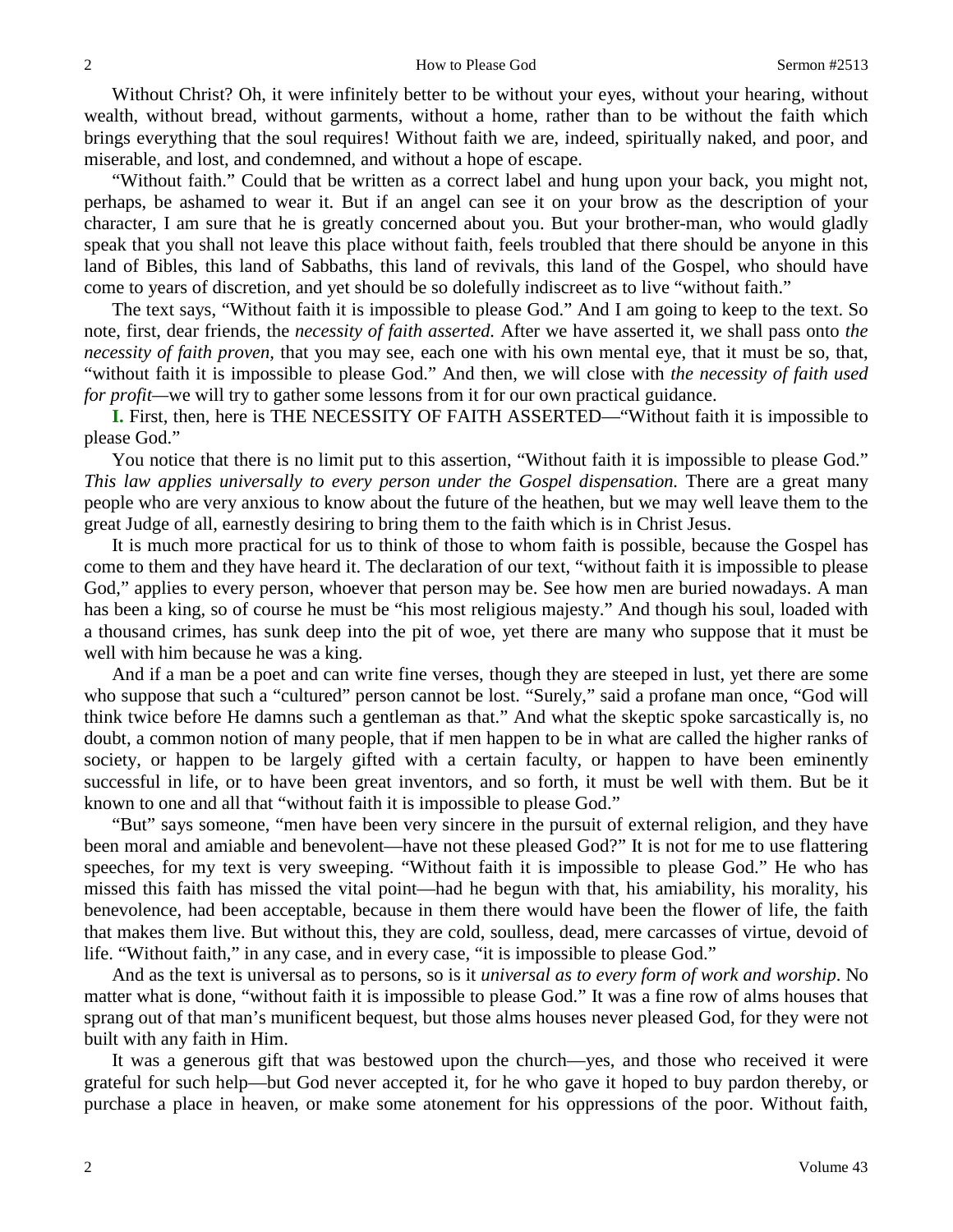I may say of faith what Paul said of love, "Though I bestow all my goods to feed the poor, and though I give my body to be burned, and have not faith, it profiteth me nothing." The most selfsacrificing and most heroic deeds, whenever they have been performed from any other motive than that of pleasing God, and without confidence in God, have remained outside His acceptance.

"Without faith it is impossible to please God." This is not popular teaching, but we never wish to teach a popular theology. It is not one that will commend itself to the natural mind of men—we never thought it would—we should have been thunderstruck if our preaching had been admired by such persons, and we should have gone home and felt that we were not sent of God to preach at all. But nevertheless, this is true, "without faith it is impossible to please God."

Observe that the text mentions two things. It says, "He that cometh to God must believe that he is, and that he is a rewarder of them that diligently seek him." That is to say, in coming to God and in seeking out God, there must be faith. In coming to God, if there be prayer, what is that prayer worth which is offered without any faith in God? If a man prays to a God whom he does not know as really existing, is he not, even from his own point of view, engaged in a very senseless exercise? And to God Himself, it must be a piece of dreadful mockery. O sirs, there must be faith, or else prayer certainly becomes the most meaningless waste of time!

And as to praise, how can we praise an unknown God? If we have no faith that there is a God, how can we praise Him? How can our lives extol a being about whose very existence we raise a question? Nay, more than that, I cannot praise God unless I know that he is mine. How can I bless another man's God? How can I offer to another man's God thanksgivings for mercies that I have never tasted and for favors in which I have never had a share? There must be a sense of personal relationship to God, personal obligation, and personal confidence, and laying hold upon Him—or else in vain is the psalm sung even to the noblest music.

And I believe, dear friends, that if I come to God in the matter of preaching and bearing testimony, yet if I do it without faith, my work cannot be acceptable to God. I do not think that it would long be acceptable to you. To me, it would seem a slavery to have to preach what I did not believe. If I had a shadow of a doubt about it, I would hide myself until I had something to say about which I felt sure.

How can we expect the blessing of God upon the testimony of His Son, even though it should be in the very words of Scripture and be doctrinally correct to a hair's breadth, unless faith be mixed with it by him who preaches it and by him who hears it? "Without faith" in any act whatsoever, however religious, devout, and self-denying, "it is impossible to please God."

Further, dear friends, notice that while the text is thus sweeping in its universality, it is also *very positive in its assertion.* It does not say, "Without faith it is difficult to please God," or "Without faith it must require great monastic self-denial, rigid discipline, austerity, and misery in order to please God." No, for those things do not please him at all.

But it says, "Without faith *it is impossible* to please God." It does not, as I have sometimes seen it done in the country, put a five-barred gate across the road and paint on it the word, "Private." No, but it bricks the road right up, or it digs a gulf across this wrong road and says, "*It is impossible.*" "Without faith it is impossible."

Our Savior speaks of what is nearly impossible—the difficulty of a rich man entering the kingdom of heaven—and compares it to a camel going through the eye of a needle, and then He says, "With men this is impossible; but with God all things are possible." But our text deals with something which is an impossibility with God Himself.

"Without faith it is impossible to please God." It is a double impossibility—for an unbelieving man to please God and for God to be pleased with an unbelieving man. It is not possible that He should be pleased with works done in unbelief or with men abiding in unbelief.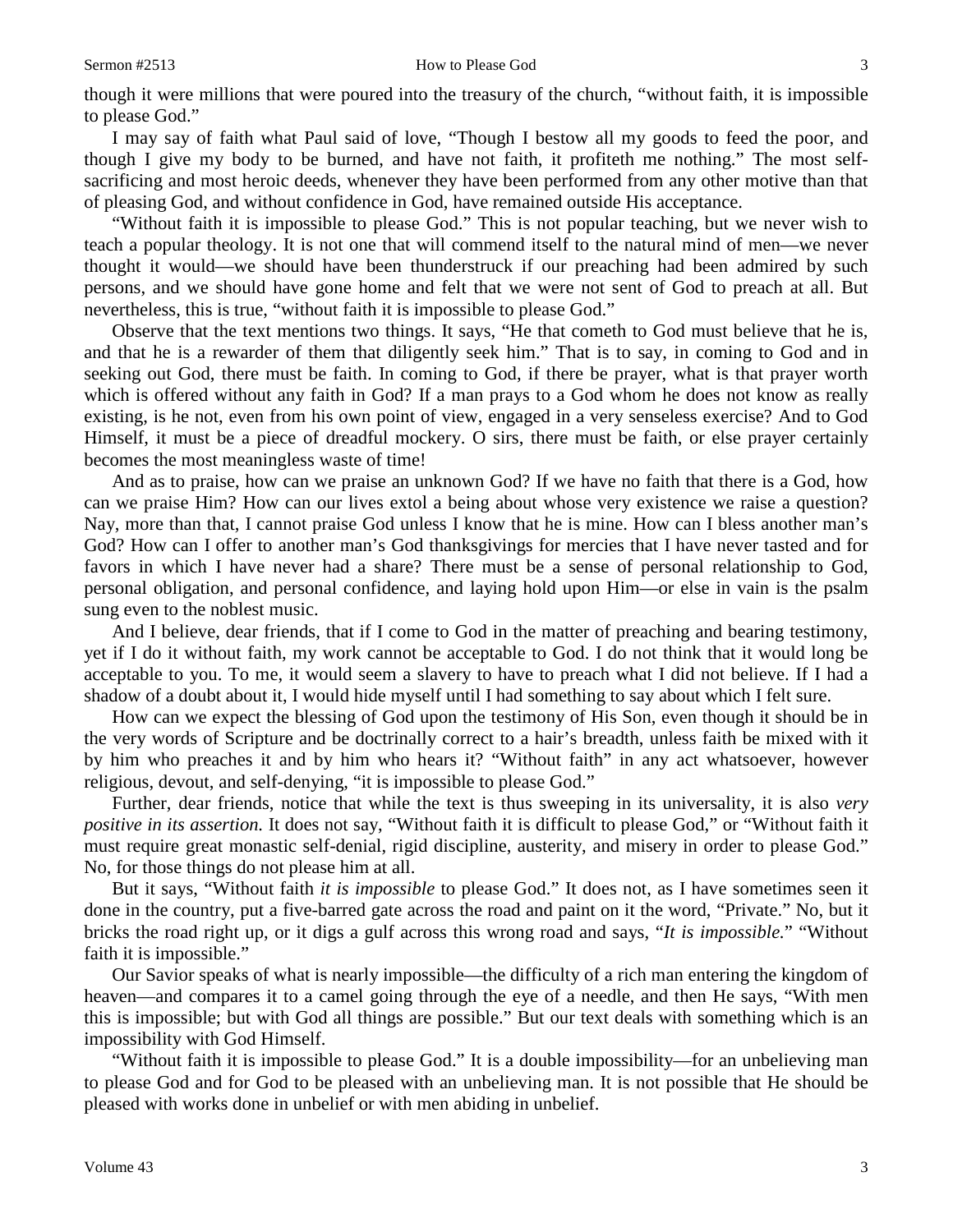Notice, also, that there is another strong word in the text, an imperative word—"for he that cometh to God *must—must believe*." It is not, "He that cometh to God *should* believe, and in proportion as he believes he will get a blessing, but if he is unbelieving he will only get a smaller blessing." No, but it is, "He that cometh to God must."

"Must" is the word of a king or an emperor—it is an imperial truth and an imperious truth that—"he that cometh to God *must* believe that he is, and that he is a rewarder of them that diligently seek him." We are sometimes styled dogmatic—is there any dogmatism that can be more intense than we have it in our text?

It says, "*impossible*." It says, "*must*." These are words that are not to be bent and twisted. Some men have a great gift in wresting words and twisting expressions—they seem to bend them across their knee and snap their meaning in two—but this text does not go to be bent or snapped. "Without faith it is impossible to please God: for he that cometh to God must believe."

Further, observe that the text not only makes this positive assertion, but it is intended to be *a message perpetually in force.* "Without faith it is impossible to please God," evidently refers to the past. Read the previous verse and you will see that it is so. "By faith Enoch was translated that he should not see death; and was not found, because God had translated him: for before his translation he had this testimony, that he pleased God. But without faith it is impossible to please him."

It was always so, under all that ancient dispensation—with those mighty patriarchs, and kings, and prophets—it was impossible to please God without faith. So is it now and so it always will be till time shall be no more. Still stands the immutable decree, "He that believeth and is baptized shall be saved; but he that believeth not shall be damned"—that being the Gospel equivalent of this apostolic declaration, "Without faith it is impossible to please God." It is always so, dear friends, and it always will be so—there is no hope of any other gate ever being opened for those who refuse to enter the door of faith.

Yet once more, the text speaks *most instructively.* It tells us that there are certain things that really are, and certain things which are imperative. "He that cometh to God must believe that he is*."* If you would come to God, you must believe that there is a God, and you must believe that God is what He says He is.

Otherwise, if you make God to be other than He says He is, you make God to be an idol—your god is an imaginary being. You must accept God as He is revealed in Scripture. What He says He is, that he is. And what He is, you must believe, believing that he is, and that he is God*.*

Oh, but how easy it is for a man to get away from that elementary truth of God and to say, "Oh, yes, I believe in God!" But do you believe in inflexible justice? Do you believe in infinite mercy? Do you believe in an omniscience that cannot fail to see? Do you believe in the omnipresence that can never fail to be where you are? Do you believe all this? Because if not, you do not believe in God.

You may believe in your own idea of God, but you do not really believe in God. If you would come to God, you must believe that he is what He says He is. In His Word, He reveals Himself as one God— Father, Son, and Holy Spirit—will you accept His statements about Himself? Then, when you pray, will you cease delivering an oration to the air and speak into God's ear, believing that He hears every word you utter, and more, that he is reading the thoughts that lie at the back of your words? That is the way to seek him aright—to come to Him we must come to Him as the living God, having a real existence, a true personality. Otherwise we cannot come to Him at all.

And further, we must believe that "he is a rewarder of them that seek him"—for that is the meaning of the Greek word. We must believe that God will reward the man who seeks Him, and that therefore God is worth seeking. That although it may be costly to follow after God and do His bidding, yet it will pay you—that there is a great reward in keeping His commandments—that He does hear prayer, that He does grant great blessings to those who truly seek him. We must believe this or else there is no real seeking of Him. It is imperative, if we would come to God, that we must believe that He is and that He is a rewarder of them that seek Him out.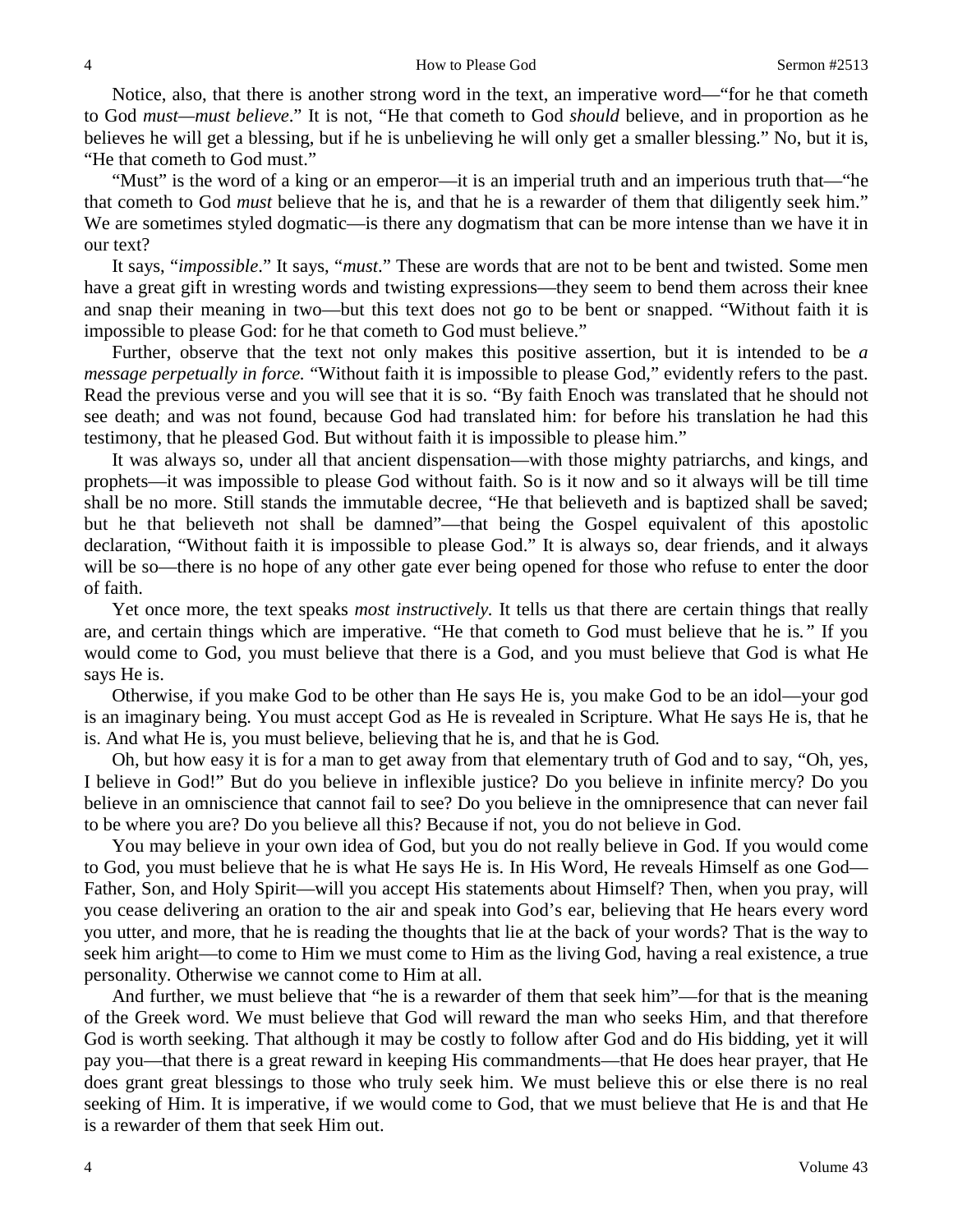## Sermon #2513 How to Please God 5

But God cannot reward them that seek him on the ground of their merit, for they have none. It must therefore be upon the ground of grace. This introduces into our faith, as a point of necessary belief, that we believe in Jesus Christ by whose merit we are accepted—that diligently seeking God, we find Him in Christ*—*and this brings to us the great Gospel reward. God bestows upon us His favor, His grace, and the blessings of His covenant as a gracious reward, not because of our merit, but because of the merit of His Son Jesus Christ. This we must believe, or we have not really come to God aright. That is the doctrine asserted in our text, "without faith it is impossible to please God."

**II.** Now I want to dwell for a few minutes upon THE NECESSITY OF FAITH PROVEN. What is the reason why there is such a necessity for faith in order to pleasing God?

Our answer is, first, *God has said so*. Let it be enough that these are the words of inspiration, supported by many other similar words throughout the sacred and infallible Book. Here it stands— "Without faith it is impossible to please God." God says so. He knows what is the truth, He can speak about what pleases Himself, and we are therefore not to doubt what He declares.

Still, as a confirmation of our faith, be it observed that *in the nature of things it must be so*. No man can be pleased with another who does not believe in him. If a person does not give you credit for uprightness and honesty, he may profess to do your will and wish to please you, but you feel at once that, whatever he does, he misses the cardinal necessity for really pleasing you.

Let a person have the conviction upon him that you are unkind and unjust, let him feel that he could not trust you—well, I do not see how he can be a pleasing person to you, or how you are likely to get on with him in your household, whatever he may do. Distrust has divided men and women whose hearts seemed one—where trust has died out, love has always died out, too.

And a more intolerable misery than for a man and woman, who have no trust in one another, to be bound together, I can hardly conceive. In the very nature of things, if we are to be united with God by His grace, one of the essential terms of the union must be, on our part, the fullest belief in God. I do not see how we can ever hope to be on speaking terms with God, how we can run on the same lines with God, how we can at all be reconciled to God, unless as a very preliminary step we are resolved that we will believe God and that we will trust Him. "Without faith, it is," in the nature of things, "impossible to please God."

And dear friends, *the person who has no faith is unaccepted with God.* All through Scripture, faith is spoken of as the great method of justification. We are justified by faith through Jesus Christ. If, then, I have no faith, I am not accounted just before God—and all the works of an unaccepted man must be unaccepted.

If that man is an enemy to God, what matters it what he does, for how can he please God? You cannot expect that God should receive anything at your hands, when you begin by declaring that you will not trust Him. It cannot be. However much you multiply your good works with a view of saving yourself and pleasing God thereby, you are distinctly aiming at a purpose which God has declared is not according to His mind. "By the deeds of the law there shall no flesh be justified in his sight."

If, then, you persist in working with a view to salvation, you are pursuing a plan which God has declared He never will accept. You must come to Him as sinners to be justified by another righteousness better than your own, or else it will happen to you as happened unto ancient Israel. They had a zeal for God, but not according to knowledge—and going about to establish themselves by their own righteousness, they did not submit themselves unto the righteousness of God. And hence they stumbled over that stone of stumbling and rock of offense—and were broken in pieces and perished. God save us from attempting to do what He says cannot be done! "Without faith it is impossible to please God."

Observe, further, that the man who is without faith in God *puts a gross slight upon God* and therefore cannot be pleasing to Him. He does, in effect, deny God's truth. "He that believeth not God hath made him a liar." So says John, the softest-speaking and most tender-hearted of all the apostles. "He that believeth not God hath made him a liar; because he believeth not the record that God gave of his Son." Now, if a man begins by making God a liar, how can God be pleased with him?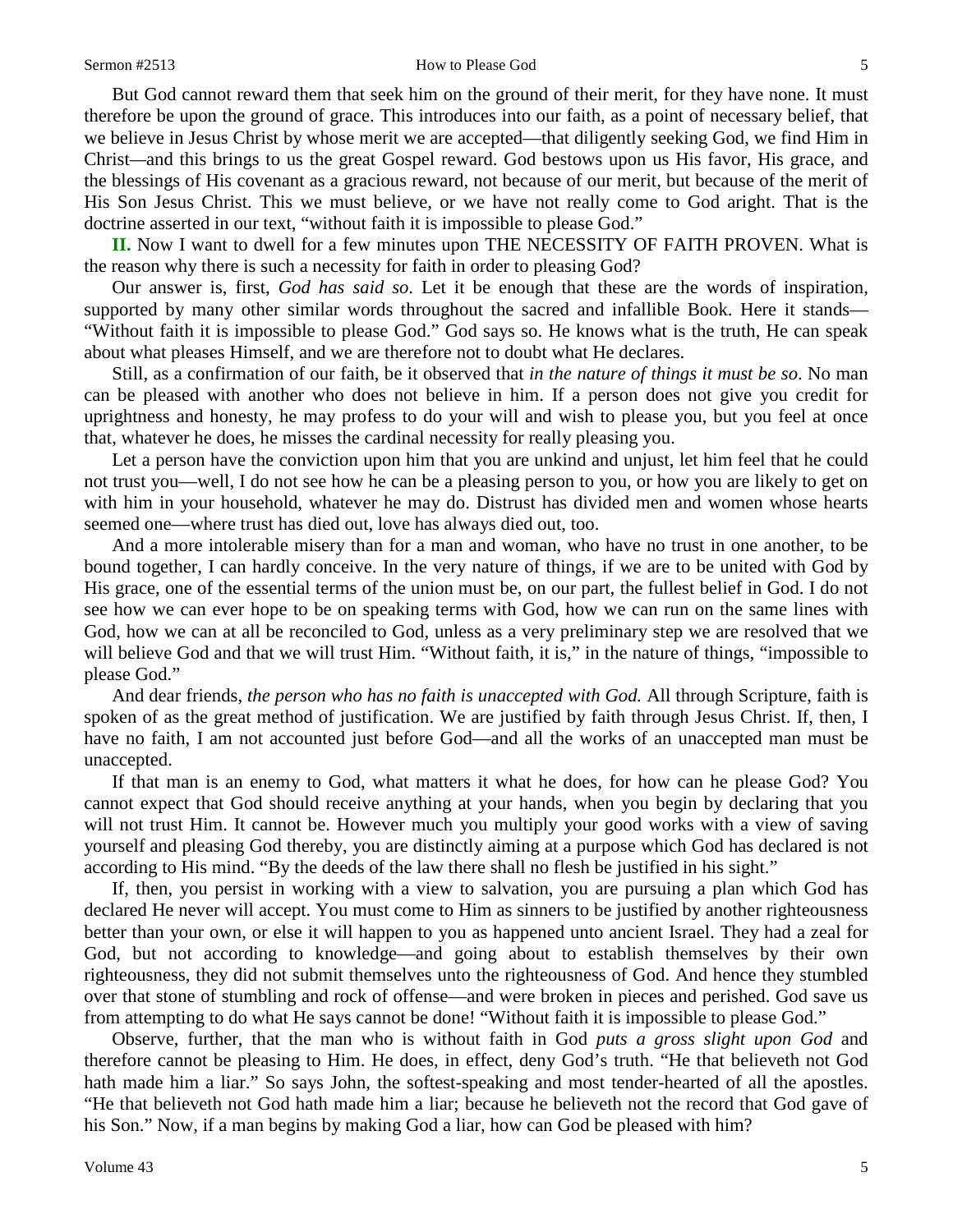Perhaps you say, "I do not doubt the truthfulness of God, but I question His power to fulfill His promise to such a sinner as I am." But my friend, do you not see that you have committed a gross insult against the Lord by such a statement? He claims to be omnipotent. He asks, "Is there any thing too hard for me?" He says, "Look unto me, and be ye saved, all the ends of the earth: for I am God and there is none else." Yet you dare to say that He cannot save you? You have insulted His power, how can you please him?

"Oh, but!" say you, "I—I have no doubt that God can keep His promise and that God will. But still I cannot think that He could forgive such a sinner as I am." Now you have insulted His goodness. He is so good that you cannot suppose Him to be better, He is so ready to forgive that He swears with an oath that He has no pleasure in the death of him that dies, but that he turn unto Him and live.

You must know that you dare not mistrust the truth, the power, or the goodness of God, or if you do so, then you cannot please Him. What would you think of a child who was always doubting his father saying, "Father said so-and-so, but I do not suppose it will come true. My father promised to give me such and such, but I do not expect that he will."

If a child stands up and says, "I find it hard work to believe my father—oh, dear, dear, dear—God save us from having such children as that! I do not see how they could possibly please us. They would be in a state of mind which would be radically displeasing because radically unjust and wrong. How dare you distrust your God. How dare you say that His testimony is not true.

Let Him say what He wills, here is one who is ready to believe Him. God grant that I may never doubt Him in the slightest degree! I do feel that of all sins that I could ever commit against the majesty of heaven, one of the most heinous would be that of doubting one single syllable that comes from those divine lips. "Let God be true, and every man a liar." He must keep His promise. There is no "if" or "but" about it. Otherwise, He would cease to be God.

> *"As well might He His being quit As break His promise, or forget."*

He must be true.

*"His very word of grace is strong As that which built the skies; The voice that rolls the stars along Speaks all the promises;"*

and we must not dare to doubt anything that He says.

Brethren, in a word, faith is so much the root, the source, the mother of every good, that *he who is*  without faith is without anything that can please God. How shall I love Him in whom I do not believe? How can I be patient under the rod of Him whom I do not trust? How can I have zeal for Him whose veracity I doubt? How can I rejoice in Him whose promise I mistrust? No, this would lay the axe at the root of the fruit-bearing tree and utterly destroy it. "If ye will not believe, neither shall ye be established." There are no good works except those that spring from a living, loving, lasting faith in God through Jesus Christ our Lord.

**III.** Now, lastly, we are to consider THE NECESSITY OF FAITH USED FOR PROFIT.

What are the lessons this truth should teach us? When we have spoken of them, we have done, only may God bless our testimony to your hearts!

The first lesson is, I think, *let us look carefully to our faith.* Is it the faith of God's elect? Is it childlike faith? Is it really faith in God, or is it faith in our own knowledge, or our own judgment? Is it confidence in God's Word, or is it confidence in our own thinkings and inventions?

I do not quarrel with modern theology merely because of what it teaches. I believe that it teaches a lie from top to bottom, but I have another quarrel with it, that it teaches a false principle. It takes man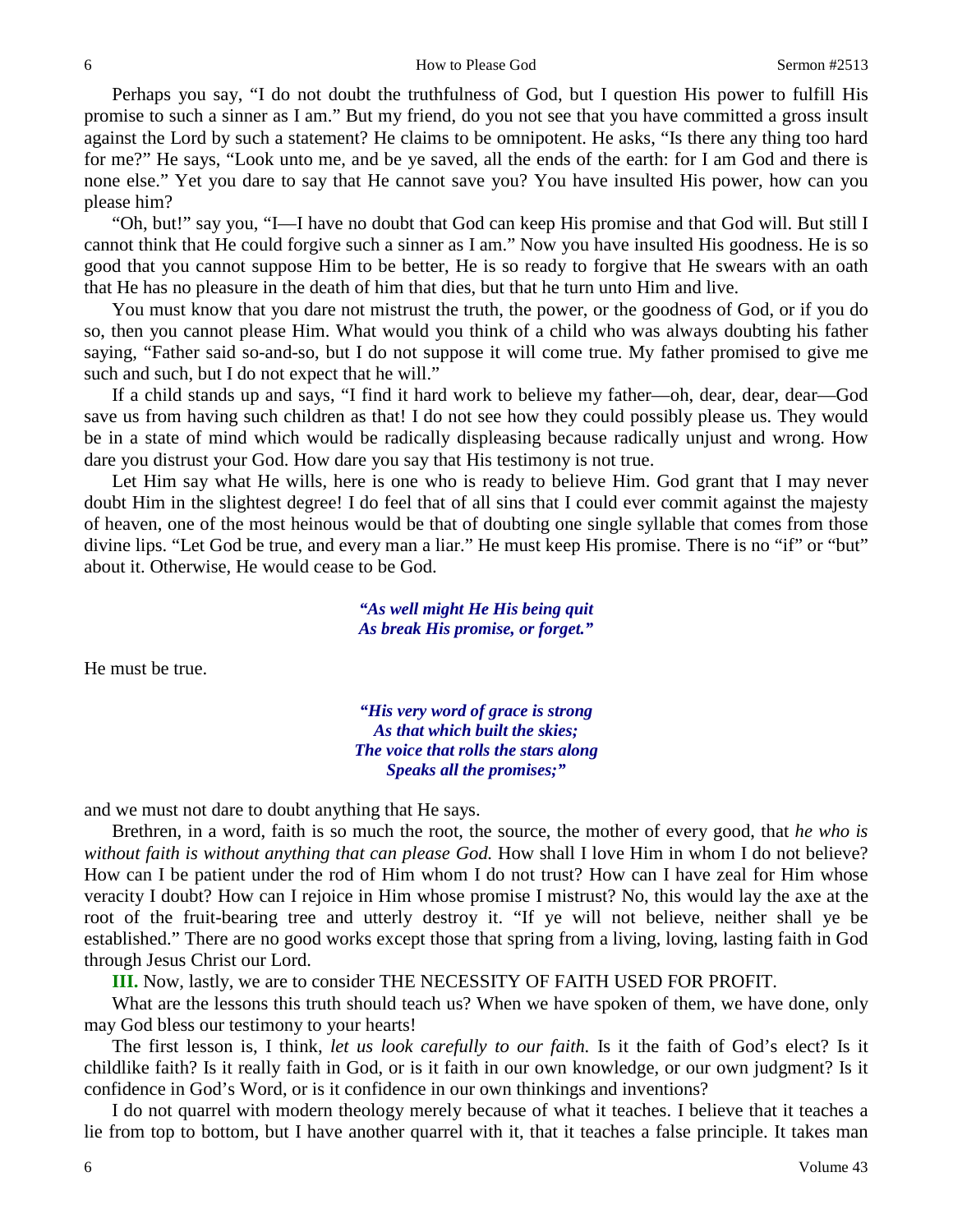away from what is written to what is thought—it does not allow the sovereign authority of revelation, and in disallowing that, the very foundations are removed.

And much of the abounding vice of this day is, I believe, the direct result of this abounding unbelief of God, this philosophical mistrust of infinite wisdom. Is it philosophy? It is philosophy falsely socalled—mere madness put into some sort of shape. As for us, let us come "to the law and to the testimony," to God and to His Spirit, and test and try everything by what is here spoken and by our personal proving of it before God in our own experience, making that to be true to ourselves which God says is true to His chosen.

The next lesson I would give you is, *let us mix faith with all that we do.* "Without faith it is impossible to please God." So, dear friend, you are going to teach in your Sunday school class next Sabbath-day. Well, then, teach with faith. Brother-minister, you are going to preach next Lord's-Day, then say to yourself, "By God's grace, I will try to preach in faith," because preaching in doubt does not come to much.

You remember the story I have often told you, of my very first student going out to preach. And he came to me and said that he had preached earnestly several times and yet he had not seen any conversions. I said to him, "And do you suppose that God is going to bless the people every time you choose to open your mouth?" He answered, "Oh, no, sir! I don't expect that." "Ah, then!" I replied, "that is why God did not bless you, because you had not faith in Him. You have confessed it." I had caught him with guile.

So*,* dear brother, you should believe that if you preach the Gospel, God must bless you. That it is not a may-be or a mere possibility that He will, but that, if you deliver His message in the full conviction that somebody or other is going to get a blessing, there will be a blessing for someone. Very often, just in proportion to our faith, is it done unto us.

Oh, how many churches there are that I know of where they hope that they may have some conversions, and dear souls, if they have two or three converts in a year, some of the old members are frightened at the quantity! They are afraid they cannot be all right, because so many are coming in! If they were ever to hear a brother preach so that three thousand were converted at once, these dear old saints would rise up and say, "Now Peter, you are a regular revivalist sort of preacher. You are as bad as Moody and Sankey. Why, look at all these people brought in—we cannot possibly think of receiving so many into the church." I am afraid that their god is a little god, but oh, to believe in a great God and to preach in faith! When everything is done in faith, it will be accepted.

A sister says, "Oh, that my dear children were converted!" She does not at all expect that they will be—she is sure they will all grow up bad—and she is teaching them with a view to their turning back when they get to be fifty years old. Ah, my dear friend, perhaps it will be so, but if you had faith and would believe that those dear children of yours need never go out into the world of sin at all, but by God's grace might be brought to Him while they are yet at your knee, would not that be a great deal better? Without faith, you see, in bringing up your children, it will be impossible for you to please God by the way that you talk.

Let us put plenty of faith into all we do. There is a good prescription in the Old Testament, you can find it out when you are at home—"Salt, without prescribing how much." That is, you may put as much of the salt of faith as ever you like into all your work and you will never overdo it. But it is leaving the salt out that prevents it from being pleasing to God. Oh, for more true confidence in God who deserves to be confided in to the uttermost!

And lastly, *let us take care to trust God most when the weather is worst.* There is a brother here who is in a world of trouble. All his money is gradually melting away, he does not know how he is to make ends meet. Now, brother, whatever you lose, say, "If I do not please anybody else, or do not please myself, I will please my Master." Walk with God, as Enoch did.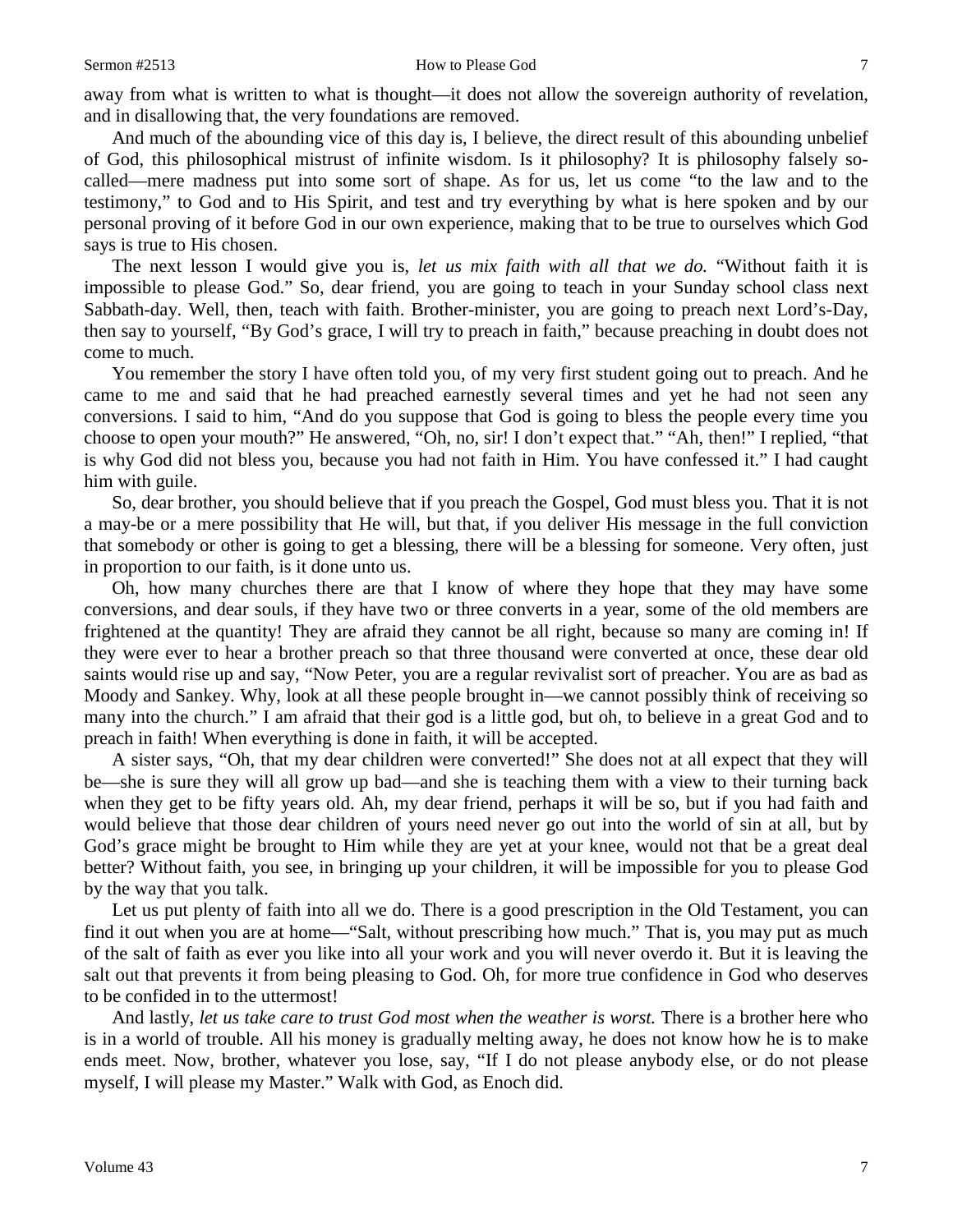How are you to do this? Listen—"without faith it is impossible to please God." You had not any room for faith about temporals once, they came in so regularly. Now there is an opportunity for you to exercise your faith—now you can trust in God—you have elbow-room now.

Young fellows who enter the army or the navy rather like getting into a skirmish or even a great battle. There is no chance of rising, they say, if there be no war. And you who enter Christ's service may justifiably say the same. If I have no troubles, where is room for my faith? How can I trust if I have nothing to trust about? You cannot swim, you know, when the water is only up to your ankles. You may go paddling about, but there can be no swimming.

But plunge into deep water and then strike out like a man—now you will learn what faith is, when the last foot is off the ground—and you are just trusting in the eternal God. This will make a man of you, this will educate you for higher and grander doings in times to come, it will make you more fit to sing the song of angels before the eternal throne of God.

I remember, before I came to London, a man praying a very extraordinary prayer for me. I did not understand it at the time and I hardly think that he ought to have prayed it in public in that shape. He prayed that I might be able to swallow bush-faggots cross-ways. It was a very strange prayer, but I have many a time done just what he asked that I might, and it has cleared my throat wonderfully. And there is many a man who cannot now speak out for God, who will be obliged to have some of those bushfaggots thrust down his throat yet. And when those great troubles come and he is obliged to swallow them, then he will grow to be a man in Christ Jesus.

Thus have I tried, as well as I can, to show you God's remedy for sin's malady. And although I always feel as if this talking about faith in Christ was saying the same thing over and over again, yet we must keep to this one theme. You know that when men tell us that they have fifty cures for a disease, we shake our heads and say, "Is there one specific? Because, if you will give me one thing that will cure me, you may keep the other forty-nine if you please."

So is it with the Gospel of the grace of God. According to what some say, there are a great many ways of being saved—but is there one sure way? Because, if there is, you may, if you will, have the doubtful ones—I will be content with the one that is not doubtful. I like that cry of the monk, who had, somehow or other, found out the Gospel even in his cell—when his mind could not get consolation from extreme unction, and from all the paraphernalia of the Roman church, he was heard to cry, "Tua vulnera, Jesu! Tua vulnera, Jesu!"—"Thy wounds, Jesus! Thy wounds, Jesus!" With that cry upon his lips and that doctrine in his heart, he could die in peace—but he could find comfort nowhere else.

Someone has contemptuously said that this is the Gospel for old women and children. Well, I am quite willing to be classed with them in this matter, for it exactly suits me. Somebody wrote to me, the other day, to say that he had met with some Negroes who had read and enjoyed my sermons. And he evidently thought it was no compliment to me when he added, "I should think that uneducated black people are just the sort that you are fit to preach to." I felt so glad to have such a compliment as that. I like to preach to uneducated black people, because if the Gospel can save them, it can also save the white-faced people who are so wonderfully well-instructed.

Is it not still true, that often, simple souls find their way to heaven while others are fumbling for the latch? But whatever men say or do not say, this is the truth of God, "Without faith it is impossible to please God." Get away from all trust in yourself. You are full of sin and you will never find any remedy in the disease. Go your way to Christ and to none but Christ, for in Him and in Him alone, is salvation provided for you.

Human nature's way of salvation is, "Do, do, do." God's way of salvation is, "Done, done. It is all done." You have but to rely by faith upon the atonement which Christ accomplished on the cross. You have but to accept God's way of salvation and then Christ has saved you—and you may go in peace and rejoice for evermore.

The Lord will give grace to that man who looks to Christ upon the cross and trusts alone in Him. There are hundreds of us here who can at this moment say," He is all my salvation and all my desire."